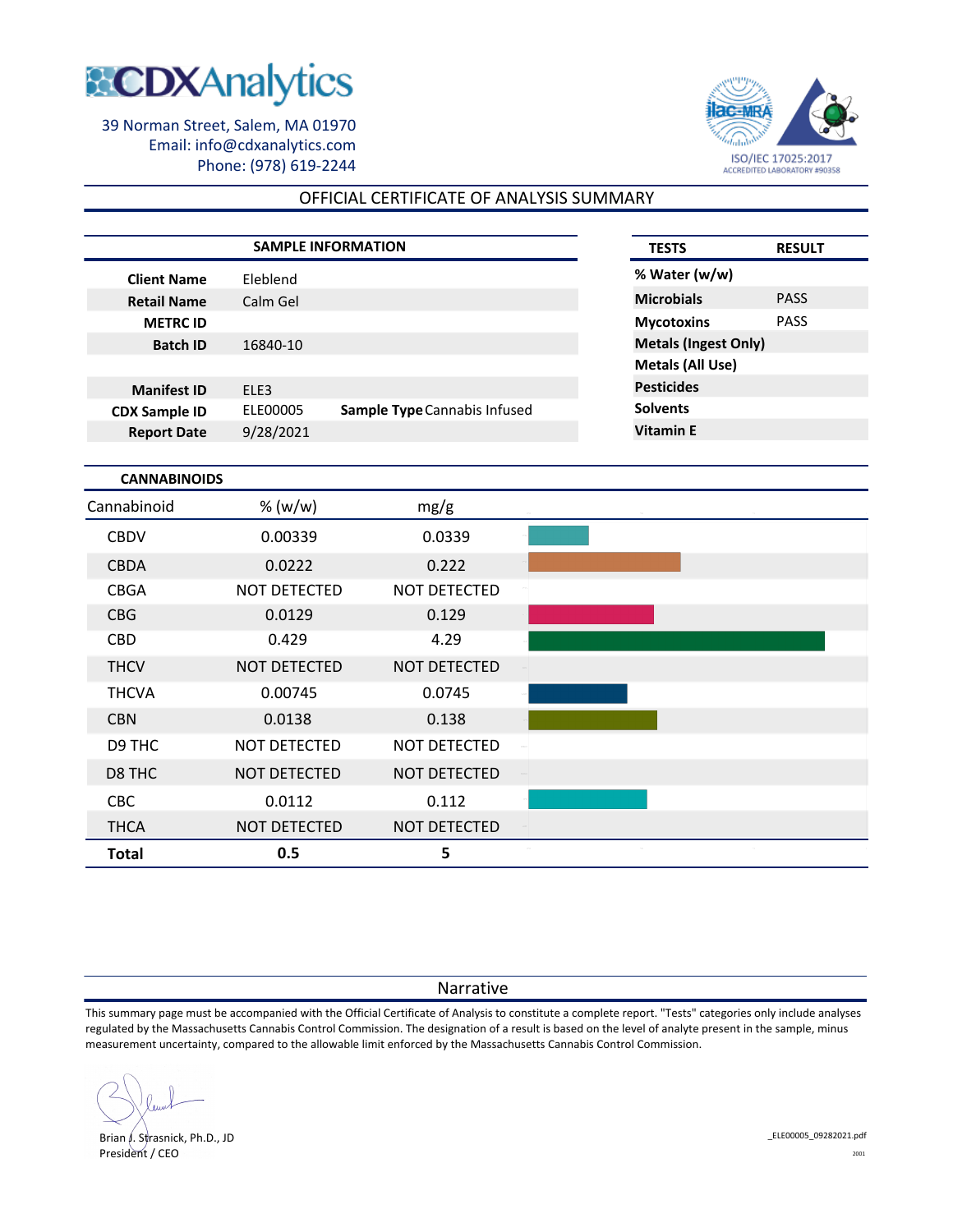



### OFFICIAL CERTIFICATE OF ANALYSIS

|                            |                                            |                            | <b>REPORT INFORMATION</b> |
|----------------------------|--------------------------------------------|----------------------------|---------------------------|
| <b>Name</b>                | Eleblend                                   | <b>Date Received</b>       | 9/20/2021                 |
| <b>Address</b>             | 323 Manley St, West Bridgewater, MA, 02379 | <b>Report Date</b>         | 9/28/2021                 |
| <b>Metric ID</b>           |                                            |                            |                           |
|                            |                                            | <b>Notes</b>               |                           |
| <b>Batch Id</b>            | 16840-10                                   |                            |                           |
| <b>Production Batch ID</b> |                                            |                            |                           |
|                            | SAMPLE IDENTIFICATION                      |                            | <b>REQUESTED TESTS</b>    |
| <b>Manifest Number</b>     | ELE3                                       | ☑ Cannabinoids             |                           |
| Lab Sample ID              | ELE00005                                   | Terpenes<br>$\sim$         |                           |
| <b>Retail Name</b>         | Calm Gel                                   | <b>Heavy Metals</b>        |                           |
| <b>Sample Weight</b>       | 29.2                                       | ☑ Microbials               |                           |
| <b>Product Type</b>        | <b>Cannabis Infused Product</b>            | ☑ Mycotoxins               |                           |
|                            |                                            | Pesticides                 |                           |
|                            |                                            | Solvents<br>$\blacksquare$ |                           |
|                            |                                            | Vitamin E                  |                           |

#### Narrative

Report of this sample signifies successful receipt, preparation, and analytical analysis of the referenced sample without non-conformances or exceedances of QA/QC criteria which can be provided upon request. The information provided in this report is compliant with the methods utilized and is accurate and complete. Methods utilized for preparation and analysis are cited in each test section. Measurement of uncertainty has been accounted for and is available upon request.

CDX Analytics, LLC ("CDX") performs analytical testing of plant material and other medical marijuana products and marijuana infused products (MIPs) to comply with Massachusetts regulation 1-5 CMR725.000, Implementation of an Act for the Humanitarian Medical Use of Marijuana. Samples received from CDX clients are assumed to comply with the provisions in the "Protocol for Sampling and Analysis of Finished Medical Marijuana Products and Marijuana-Infused Products for Massachusetts Registered Medical Marijuana Dispensaries." CDX is not responsible for the sale of non-compliant products by the client and the client shall indemnify and hold CDX and its affiliates harmless of any and all claims, losses, and damages related to client's sale of non-compliant cannabis-related product. The results on this Certificate of Analysis relate only to the items tested.

Brian J. Strasnick, Ph.D., JD President / CEO

\_ELE00005\_09282021.pdf

Page 1 of 5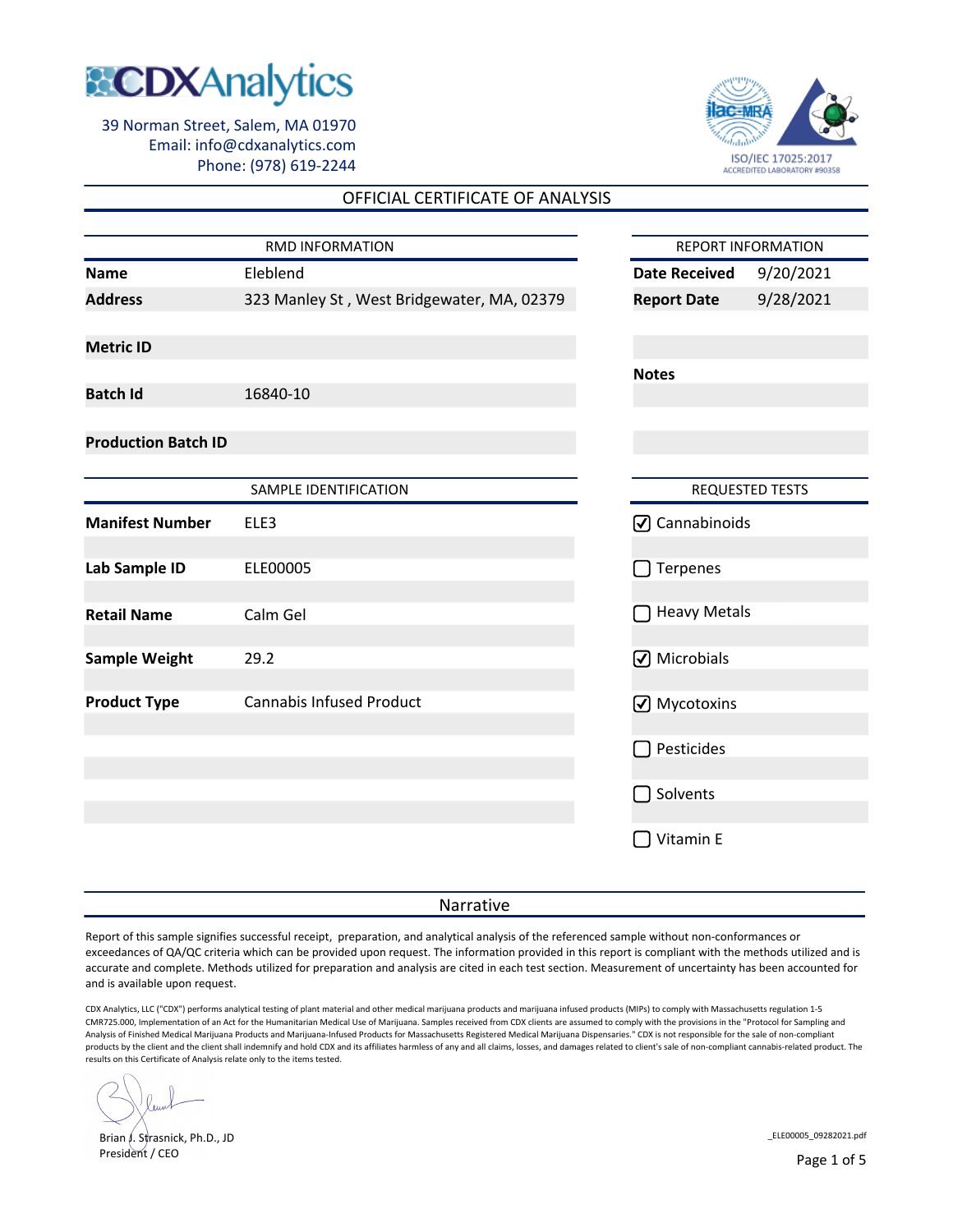



## OFFICIAL CERTIFICATE OF ANALYSIS

| WATER CONTENT % (w/w)                     |              |               | <b>NOT TESTED</b>         |                         |
|-------------------------------------------|--------------|---------------|---------------------------|-------------------------|
| <b>Result:</b>                            |              |               |                           |                         |
| Analytical Method: Karl Fischer Titration |              | Lab SOP #:259 | Analyst Detail:           | Date:                   |
|                                           |              |               |                           |                         |
| <b>CANNABINOIDS</b>                       |              |               |                           | $LOQ = 0.00144 % (w/w)$ |
| Cannabinoid                               | % (w/w)      | mg/g          |                           |                         |
| <b>CBDV</b>                               | 0.00339      | 0.0339        |                           |                         |
| <b>CBDA</b>                               | 0.0222       | 0.222         |                           |                         |
| <b>CBGA</b>                               | NOT DETECTED | NOT DETECTED  |                           |                         |
| <b>CBG</b>                                | 0.0129       | 0.129         |                           |                         |
| <b>CBD</b>                                | 0.429        | 4.29          |                           |                         |
| <b>THCV</b>                               | NOT DETECTED | NOT DETECTED  |                           |                         |
| <b>THCVA</b>                              | 0.00745      | 0.0745        |                           |                         |
| <b>CBN</b>                                | 0.0138       | 0.138         |                           |                         |
| D9 THC                                    | NOT DETECTED | NOT DETECTED  |                           |                         |
| D8 THC                                    | NOT DETECTED | NOT DETECTED  |                           |                         |
| <b>CBC</b>                                | 0.0112       | 0.112         |                           |                         |
| <b>THCA</b>                               | NOT DETECTED | NOT DETECTED  |                           |                         |
| <b>Total</b>                              | 0.5          | 5             |                           |                         |
| Analytical Method: LC-UV                  |              | Lab SOP #:251 | Analyst Detail: msandberg | Date: 9-24-2021         |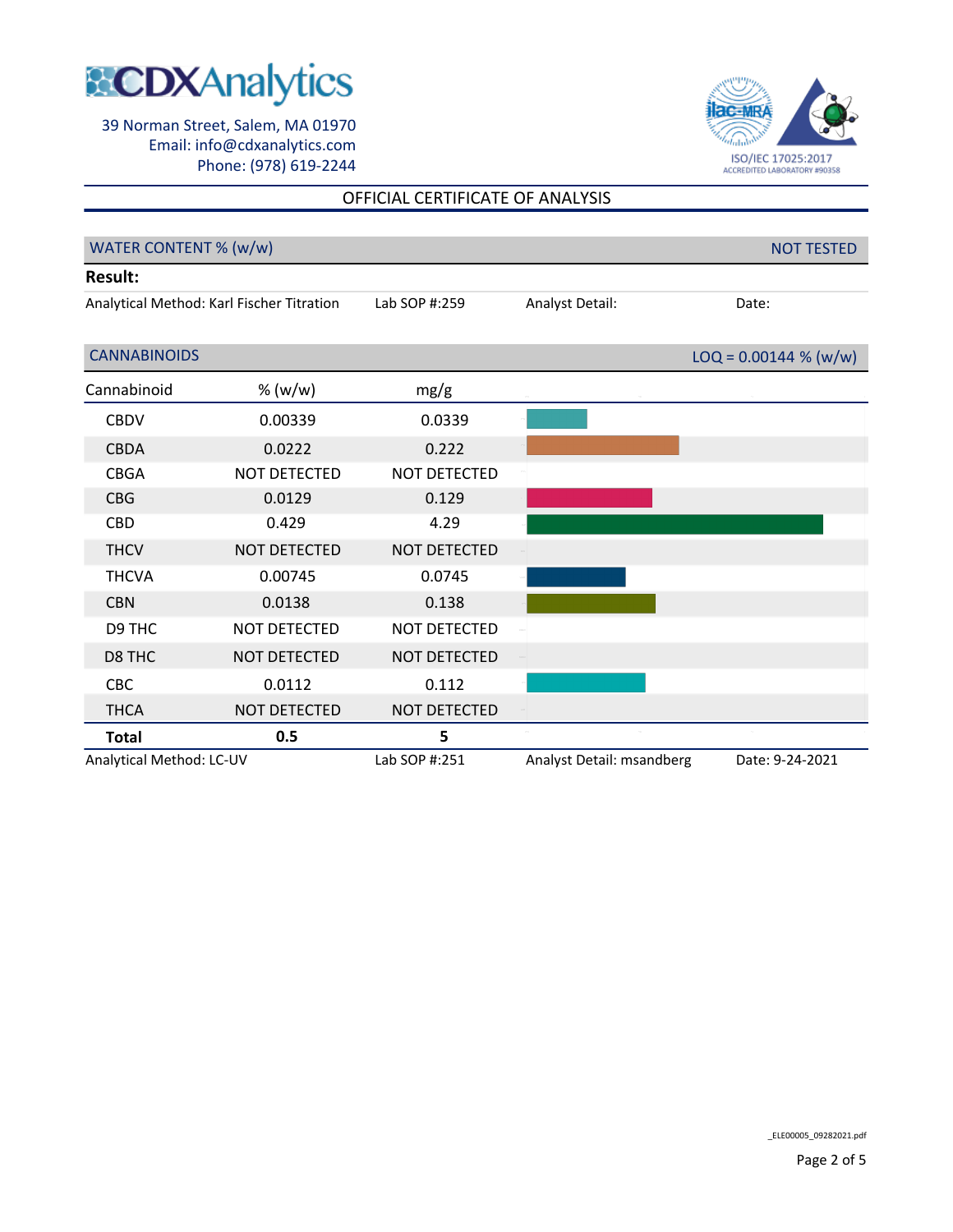



# OFFICIAL CERTIFICATE OF ANALYSIS

| TERPENES % (w/w)          |               |                 |       | <b>NOT TESTED</b> |
|---------------------------|---------------|-----------------|-------|-------------------|
| Terpene                   | Result        |                 |       |                   |
| Alpha-Bisabolol           |               |                 |       |                   |
| Beta-Pinene               |               |                 |       |                   |
| Guaiol                    |               |                 |       |                   |
| Isopulegol                |               |                 |       |                   |
| Alpha-Pinene              |               |                 |       |                   |
| Alpha-Humulene            |               |                 |       |                   |
| Alpha-Terpinene           |               |                 |       |                   |
| Beta-Caryophyllene        |               |                 |       |                   |
| Beta-Myrcene              |               |                 |       |                   |
| Camphene                  |               |                 |       |                   |
| D-Limonene                |               |                 |       |                   |
| Delta-3-Carene            |               |                 |       |                   |
| Gamma-Terpinene           |               |                 |       |                   |
| Geraniol                  |               |                 |       |                   |
| Linalool                  |               |                 |       |                   |
| Nerolidol 1               |               |                 |       |                   |
| Nerolidol 2               |               |                 |       |                   |
| Ocimene 1                 |               |                 |       |                   |
| Ocimene 2                 |               |                 |       |                   |
| P-Isopropyltoluene        |               |                 |       |                   |
| Terpinolene               |               |                 |       |                   |
| <b>Total</b>              |               |                 |       |                   |
| Analytical Method: GC-FID | Lab SOP #:253 | Analyst Detail: | Date: |                   |

\_ELE00005\_09282021.pdf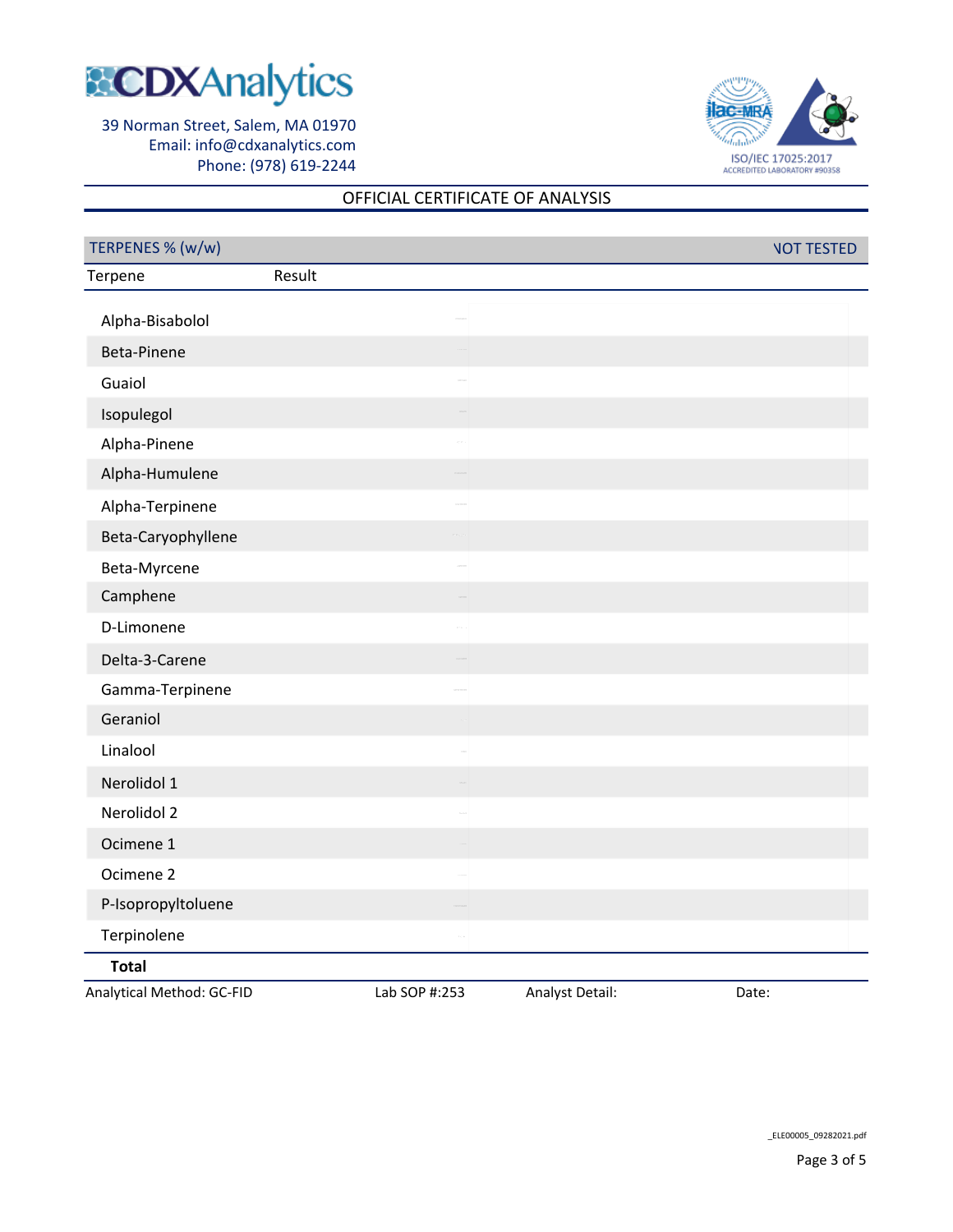



## OFFICIAL CERTIFICATE OF ANALYSIS

| <b>METALS</b> (ppb)           |                                      |                   |                       |               | <b>NOT TESTED</b>  |
|-------------------------------|--------------------------------------|-------------------|-----------------------|---------------|--------------------|
| Metal                         | All Use Limit                        | Ingest Limit      | Result                | All Use (P/F) | Ingest Limit (P/F) |
| Arsenic                       |                                      |                   |                       |               |                    |
| Cadmium                       |                                      |                   |                       |               |                    |
| Lead                          |                                      |                   |                       |               |                    |
| Mercury                       |                                      |                   |                       |               |                    |
| Analytical Method: ICP-MS     |                                      | Lab SOP #:252     | Analyst Detail:       |               | Date:              |
| MICROBIALS (CFU/g)            |                                      |                   |                       |               | $LOQ = Limit$      |
| Microbial                     |                                      | Limit             |                       | Result        | (P/F)              |
| <b>Total Aerobic Bacteria</b> |                                      | 100000            |                       | NOT DETECTED  | <b>PASS</b>        |
| <b>Total Yeast and Mold</b>   |                                      | 10000             |                       | NOT DETECTED  | <b>PASS</b>        |
| <b>Total Coliforms</b>        |                                      | 1000              | NOT DETECTED          |               | <b>PASS</b>        |
|                               | Bile Tolerant Gram Negative Bacteria | 1000              | NOT DETECTED          |               | <b>PASS</b>        |
| E. Coli                       |                                      | NOT DETECTED      | NOT DETECTED          |               | <b>PASS</b>        |
| Salmonella spp.               |                                      | NOT DETECTED      |                       | NOT DETECTED  | <b>PASS</b>        |
| Analytical Method: qPCR       |                                      | Lab SOP #:256/257 | Analyst Detail: kdunn |               | Date: 9-22-2021    |
| <b>MYCOTOXINS (ppb)</b>       |                                      |                   |                       |               | $LOQ = 20$ ppb     |
| Mycotoxin                     |                                      | Limit             |                       | Result        | (P/F)              |
|                               | Sum of Aflatoxins B1, B2, G1, G2     | 20                |                       | NOT DETECTED  | <b>PASS</b>        |
| Ochratoxin A                  |                                      | 20                | NOT DETECTED          |               | <b>PASS</b>        |

Analytical Method: Fluorometer Lab SOP #:258 Analyst Detail: RMENEADES

\_ELE00005\_09282021.pdf

Date: 9-23-2021